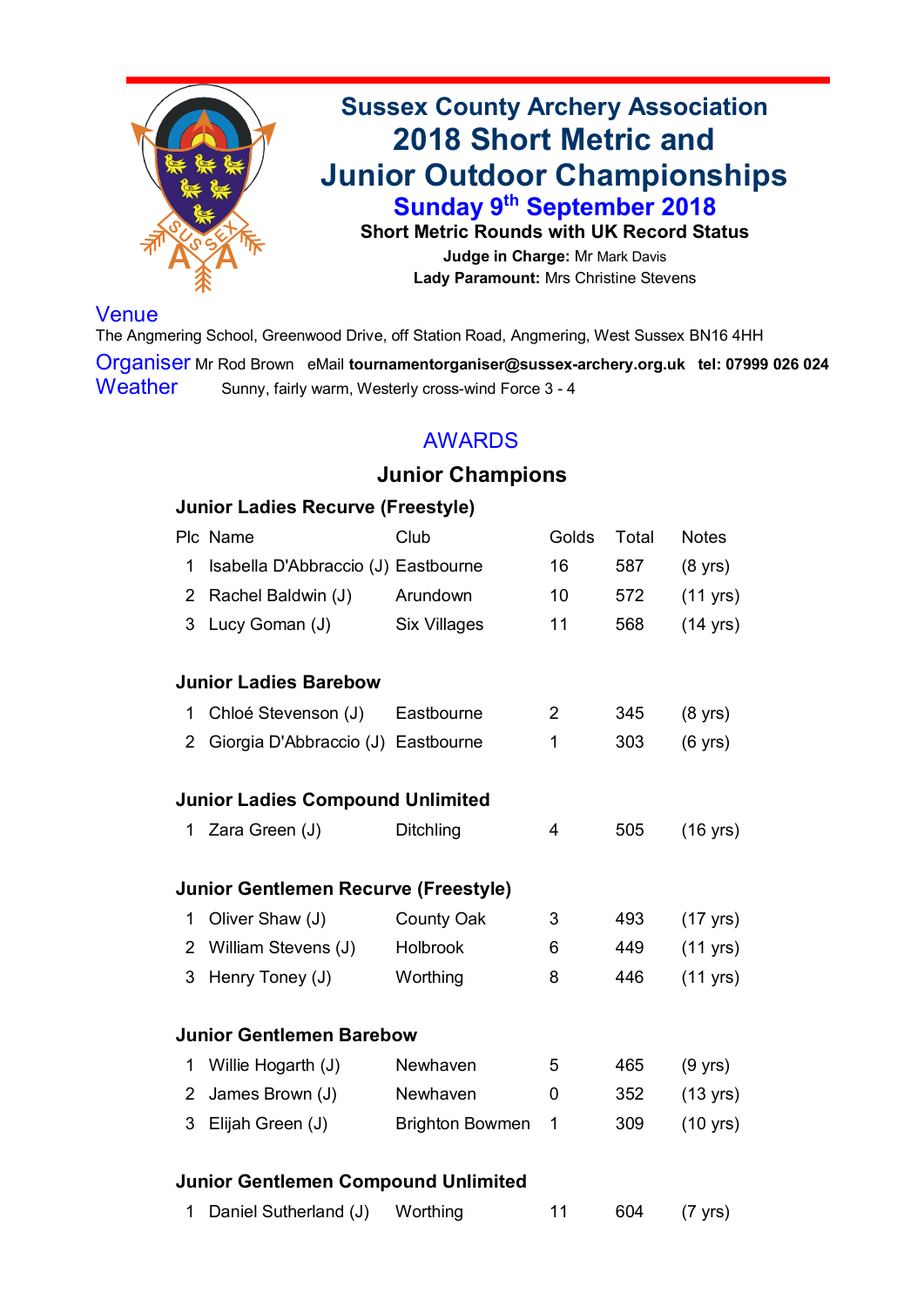# **Senior Winners**

# **Ladies Recurve (Freestyle) - Short Metric Round**

|               | Plc Name               | Club              | Golds | Total |
|---------------|------------------------|-------------------|-------|-------|
|               | <b>Jodie Green</b>     | <b>Ditchling</b>  | 10    | 562   |
| $\mathcal{P}$ | Thérèssa Holden        | <b>County Oak</b> |       | 496   |
| $\mathbf{3}$  | <b>Marisa Campbell</b> | Arundown          | Δ.    | 397   |

## **Gentlemen Recurve (Freestyle) - Short Metric Round**

|               | lain Charlesworth     | Arundown         | 17 | 603 |
|---------------|-----------------------|------------------|----|-----|
| $\mathcal{P}$ | Ben Green             | <b>Ditchling</b> | 8  | 573 |
| $\mathcal{S}$ | <b>Graham Stevens</b> | <b>Holbrook</b>  | 9  | 563 |

## **Gentlemen Barebow - Short Metric Round**

| <b>Chris Innes</b> | Arundown |  | 310 |
|--------------------|----------|--|-----|
|--------------------|----------|--|-----|

# **Gentlemen Compound Unlimited - Short Metric Round**

| <b>Gavin Sutherland</b> | Worthing          | 40 | 684 |
|-------------------------|-------------------|----|-----|
| <b>Marvin Watts</b>     | <b>County Oak</b> | 16 | 603 |

# INDIVIDUAL RESULTS

### **Ladies Recurve (Freestyle) - Short Metric Round**

| Plc Name        | Club              | 50 Mtr | 30 Mtr | Tens Xs |   | ™otal | <b>Notes</b> |
|-----------------|-------------------|--------|--------|---------|---|-------|--------------|
| Jodie Green     | <b>Ditchling</b>  | 262    | 300    | 10      | 6 | 562   |              |
| Thérèssa Holden | <b>County Oak</b> | 210    | 286    | 4       |   | 496   |              |
| Marisa Campbell | Arundown          | 120    | 277    |         |   | 397   |              |

# **Ladies Recurve (Freestyle) - Short Metric 2 Round**

| Plc Name            | Club     |          | 40 Mtr 30 Mtr Tens Xs |                  | Total Notes |             |
|---------------------|----------|----------|-----------------------|------------------|-------------|-------------|
| Imogen Mitchell (J) | Worthing | $\sim$ 4 | 55                    | $\overline{0}$ 0 |             | 59 (16 yrs) |

#### **Ladies Compound Unlimited - Short Metric 2 Round**

| Plc Name         | Club             |     | 40 Mtr 30 Mtr Tens Xs |             | Total Notes  |  |
|------------------|------------------|-----|-----------------------|-------------|--------------|--|
| 1 Zara Green (J) | <b>Ditchling</b> | 224 | 281                   | $4\qquad 0$ | 505 (16 yrs) |  |

#### **Ladies Recurve (Freestyle) - Short Metric 3 Round**

| Plc Name                              | Club         | 30 Mtr | 20 Mtr | Tens Xs | Total | <b>Notes</b> |
|---------------------------------------|--------------|--------|--------|---------|-------|--------------|
| 1 Lucy Goman (J)                      | Six Villages | 248    | 320    | 11 2    |       | 568 (14 yrs) |
| 2 Mary-Jane Thompson (J) Bognor Regis |              | 218    | 292    | 6       |       | 510 (14 yrs) |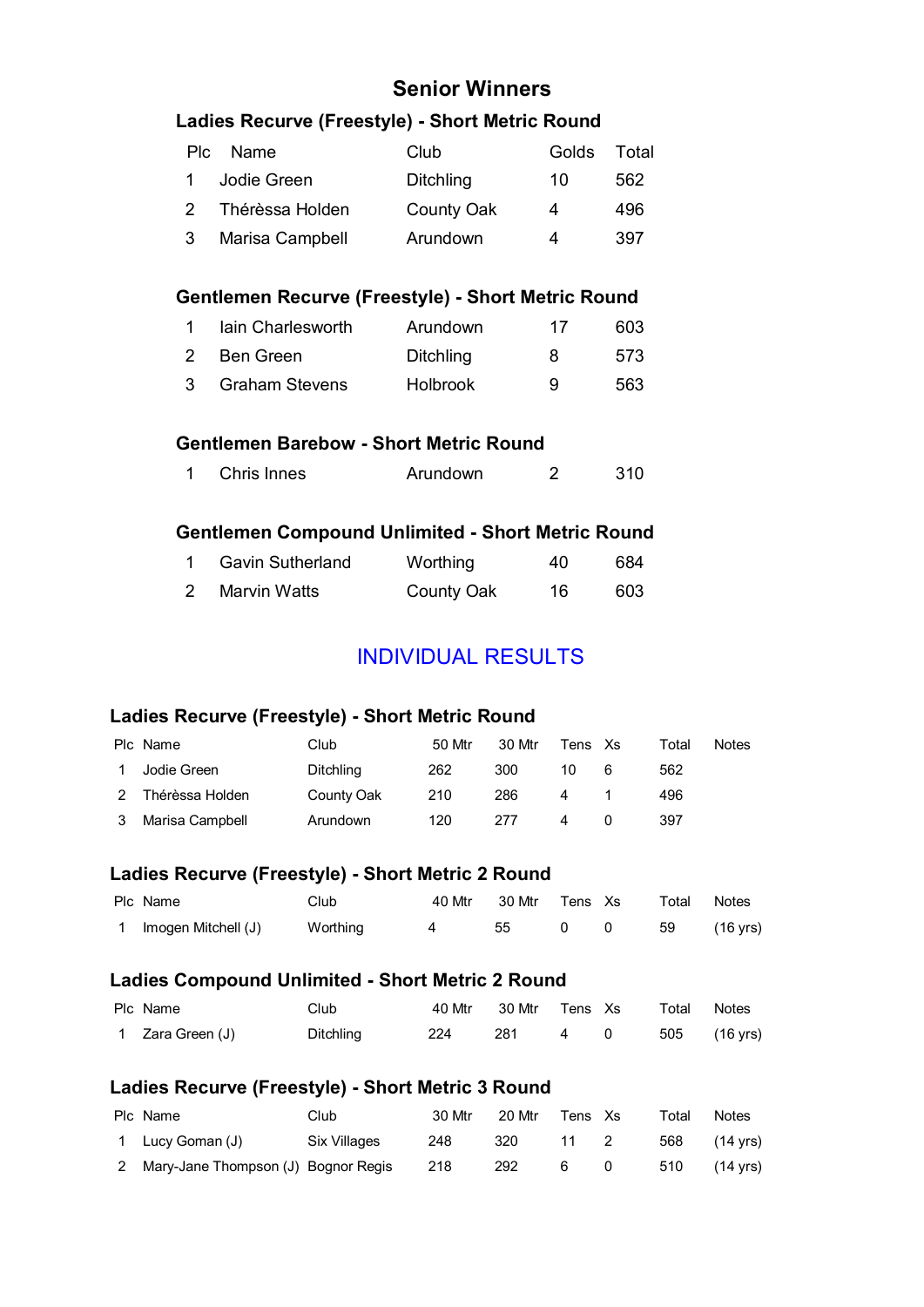## **Ladies Recurve (Freestyle) - Short Metric 4 Round**

| Plc Name             | Club.    |     | 20 Mtr 10 Mtr Tens Xs |  | Total Notes |                   |
|----------------------|----------|-----|-----------------------|--|-------------|-------------------|
| 1 Rachel Baldwin (J) | Arundown | 262 | 310                   |  |             | 10 3 572 (11 yrs) |

#### **Ladies Recurve (Freestyle) - Short Metric 5 Round**

| Plc Name                            | Club |     | 15 Mtr 10 Mtr Tens Xs |      | Total       | <b>Notes</b> |
|-------------------------------------|------|-----|-----------------------|------|-------------|--------------|
| Isabella D'Abbraccio (J) Eastbourne |      | 267 | - 320                 | 16 7 | 587 (8 yrs) |              |

#### **Ladies Barebow - Short Metric 5 Round (All Entrants)**

| Plc Name                             | Club       | 15 Mtr | 10 Mtr | Tens Xs |             | Total       | <b>Notes</b>      |
|--------------------------------------|------------|--------|--------|---------|-------------|-------------|-------------------|
| 1 Chloé Stevenson (J)                | Eastbourne | 121    | 224    |         | 2 1         | 345 (8 yrs) |                   |
| 2 Giorgia D'Abbraccio (J) Eastbourne |            | 130    | 173    |         | $1 \quad 1$ | $303$ .     | $(6 \text{ yrs})$ |

## **Gentlemen Recurve (Freestyle) - Short Metric Round**

|   | Plc Name                 | Club              | 50 Mtr | 30 Mtr | Tens Xs        |                | Total | <b>Notes</b> |
|---|--------------------------|-------------------|--------|--------|----------------|----------------|-------|--------------|
|   | <b>lain Charlesworth</b> | Arundown          | 276    | 327    | 17             | $\overline{0}$ | 603   |              |
| 2 | <b>Ben Green</b>         | <b>Ditchling</b>  | 257    | 316    | 8              | $\overline{4}$ | 573   |              |
| 3 | <b>Graham Stevens</b>    | <b>Holbrook</b>   | 263    | 300    | 9              | $\overline{0}$ | 563   |              |
| 4 | <b>David Phillips</b>    | Arundown          | 226    | 295    | $\overline{2}$ | 5              | 517   |              |
| 5 | <b>Steve Connor</b>      | Arundown          | 218    | 228    | 0              | $\overline{0}$ | 446   |              |
| 6 | <b>Ivor Knight</b>       | <b>County Oak</b> | 127    | 220    | 1              | $\overline{0}$ | 347   |              |
|   | <b>Barrie Le Grove</b>   | Worthing          | 140    | 205    | $\overline{2}$ | $\overline{2}$ | 345   | (Vet)        |
| 8 | <b>Lloyd Mitchell</b>    | Worthing          | 76     | 193    | $\overline{4}$ | $\overline{0}$ | 269   |              |

## **Gentlemen Barebow - Short Metric Round**

| Plc Name      | Club     | 50 Mtr | 30 Mtr | Tens Xs        | <b>Total Notes</b> |
|---------------|----------|--------|--------|----------------|--------------------|
| 1 Chris Innes | Arundown | 92     | 218    | $\overline{2}$ | 310                |

#### **Gentlemen Compound Unlimited - Short Metric Round**

| Plc Name           | Club              | 50 Mtr | 30 Mtr | Tens Xs | Total | Notes |
|--------------------|-------------------|--------|--------|---------|-------|-------|
| 1 Gavin Sutherland | Worthing          | 334    | 350    | 40      | 684   |       |
| 2 Marvin Watts     | <b>County Oak</b> | 275    | 328    | 16      | 603   |       |

#### **Gentlemen Recurve (Freestyle) - Short Metric 1 Round**

| Plc Name          | Club       |     | 50 Mtr 30 Mtr Tens Xs |     |  | Total Notes  |
|-------------------|------------|-----|-----------------------|-----|--|--------------|
| 1 Oliver Shaw (J) | County Oak | 199 | 294                   | 3 5 |  | 493 (17 yrs) |

#### **Gentlemen Recurve (Freestyle) - Short Metric 2 Round**

| Plc Name     | Club     | 40 Mtr | 30 Mtr Tens Xs |                                                   | <b>Total Notes</b> |  |
|--------------|----------|--------|----------------|---------------------------------------------------|--------------------|--|
| 1 Adam Byrne | Arundown | 159    | 217            | $\begin{array}{ccc} & 1 & \mathbf{0} \end{array}$ | -376               |  |

#### **Gentlemen Recurve (Freestyle) - Short Metric 3 Round**

| Plc Name                        | Club | 30 Mtr 20 Mtr Tens Xs |  | Total Notes  |
|---------------------------------|------|-----------------------|--|--------------|
| 1 Connor Cresswell (J) Arundown |      | 195 226 3 0           |  | 421 (13 yrs) |